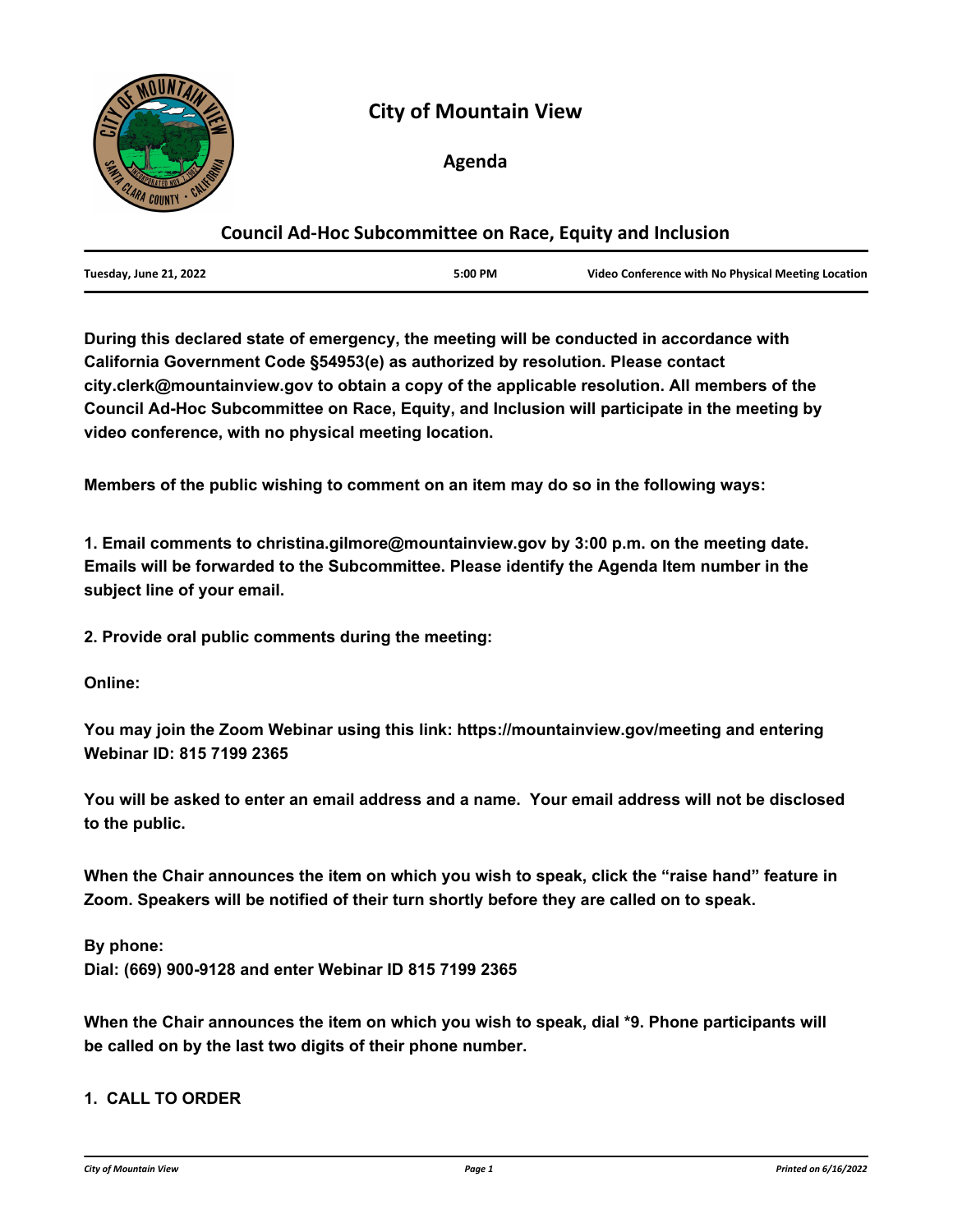# **2. ROLL CALL**

# **3. ORAL COMMUNICATIONS FROM THE PUBLIC**

*This portion of the meeting is reserved for persons wishing to address the Subcommittee on any matter not on the agenda. Speakers are allowed to speak on any topic for up to three minutes during this section. If there appears to be a large number of speakers, speaking time may be reduced to no less than 1.5 minutes. State law prohibits the Subcommittee from acting on non-agenda items.*

### **4. MINUTES APPROVAL**

### **4.1 [Minutes approval for November 19, 2020](http://mountainview.legistar.com/gateway.aspx?m=l&id=/matter.aspx?key=6603)**

*Recommendation:* Minutes for the November 19, 2020, special meeting have been delivered to the subcommittee and a copy posted to the City Hall bulletin board. If there are no corrections or additions, a motion is in order to approve these minutes.

Attachments: **[DRAFT Minutes - 11-19-20](http://mountainview.legistar.com/gateway.aspx?M=F&ID=741758fe-5b8d-4b9d-8ecb-b50c2f1d298d.pdf)** 

#### **4.2 [Minutes approval for April 22, 2021](http://mountainview.legistar.com/gateway.aspx?m=l&id=/matter.aspx?key=6593)**

*Recommendation:* Minutes for the April 22, 2021, special meeting have been delivered to the subcommittee and a copy posted to the City Hall bulletin board. If are no corrections or additions, a motion is in order to approve these minutes.

[DRAFT Minutes - 04-22-21](http://mountainview.legistar.com/gateway.aspx?M=F&ID=874fc8f9-5be9-404e-8956-aad00f26c43c.pdf) *Attachments:*

#### **5. DISCUSSION/ACTION ITEMS**

# **5.1 [Update and Discussion of the City's Race, Equity, and Inclusion Action](http://mountainview.legistar.com/gateway.aspx?m=l&id=/matter.aspx?key=6595)  Plan**

*Recommendation:* Subcommittee members will receive an update on the Race, Equity, and Inclusion Action Plan.

*Attachments:* [Memorandum](http://mountainview.legistar.com/gateway.aspx?M=F&ID=bba388c9-0be9-4b99-b036-ee695eefa963.pdf)

# **5.2 [Update on Santa Clara County's Anti-Racism Community Outreach and](http://mountainview.legistar.com/gateway.aspx?m=l&id=/matter.aspx?key=6594)  Education Campaign and Hate Prevention and Inclusion Task Force**

*Recommendation:* a. Receive an update on Santa Clara County's Anti-Racism Community Outreach and Education Campaign b. Receive an update on the Santa Clara County Hate Prevention and Inclusion Task Force